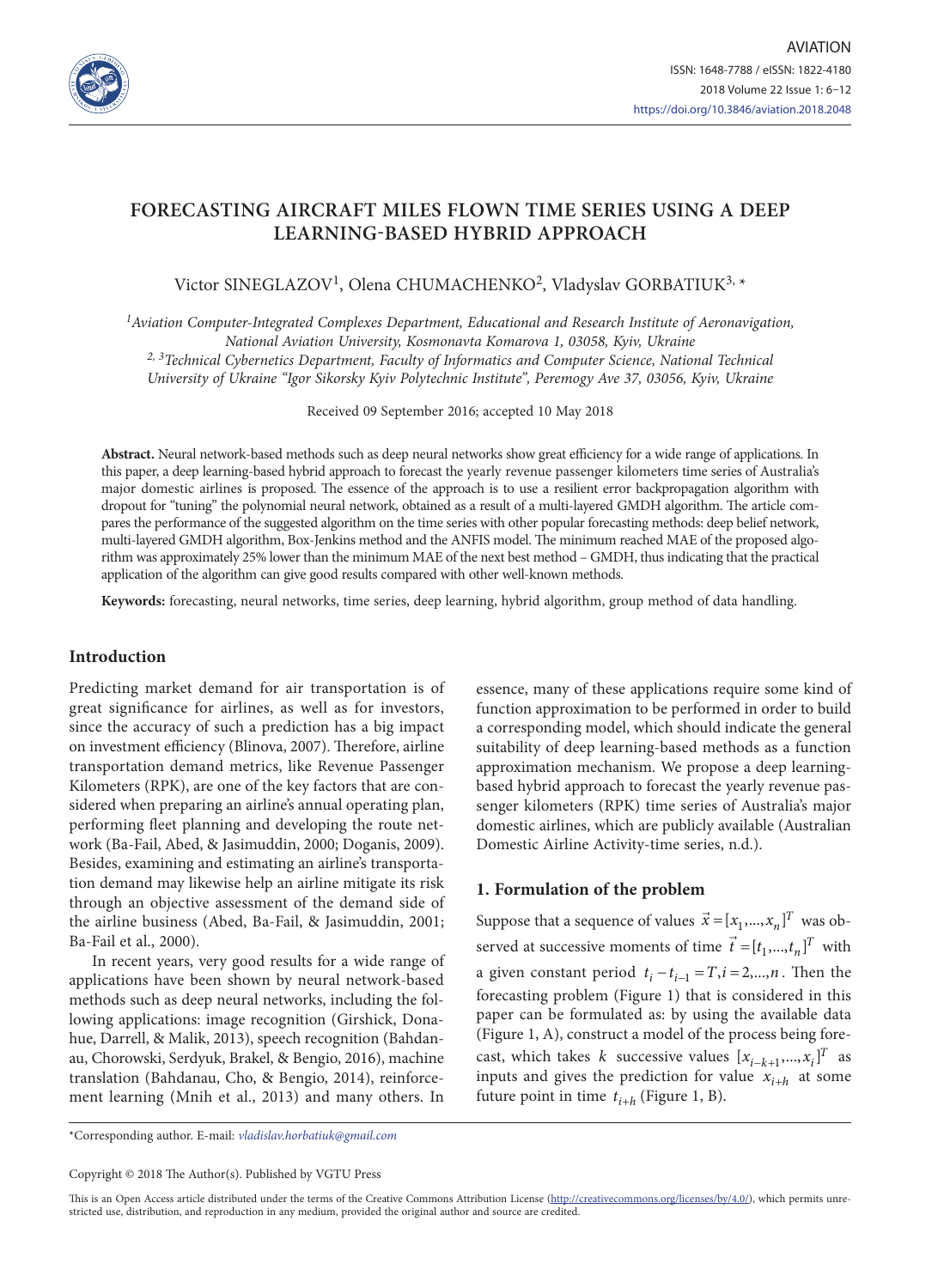

Figure 1. Graphical representation of the forecasting problem:  $A -$ known values,  $B -$  future values

### **2. Review of existing methods**

Currently, main approaches to forecasting problems can be divided into 2 groups:

- "Classical" methods like linear regression, or Box-Jenkins method (Box & Jenkin, 1970), etc.
- Methods based on artificial intelligence group method of data handling (Stepashko, 1988) methods family, artificial neural networks-based methods, genetic algorithms, fuzzy logic-based methods and different hybrid algorithms, like adaptive networkbased fuzzy inference system.

Let us shortly review the main methods from both groups.

The *Box-Jenkins method* is an ARIMA (Asteriou & Hall, 2011) model-based method that uses an iterative three-stage modelling approach, as described below:

- 1. Model identification and model selection: checking the stationarity of variables, checking the seasonality in the dependent series, plotting the autocorrelation and partial autocorrelation functions of the dependent time series to decide which autoregressive or moving average component should be used in the model;
- 2. Parameter estimation using computation algorithms to arrive at coefficients that best fit the selected ARIMA model. The most common methods use maximum likelihood estimation or non-linear least-squares estimation;
- 3. Model checking by testing, to determine whether the estimated model conforms to the specifications of a stationary univariate process. In particular, the residuals should be independent of each other and constant in mean and variance over time. Plotting the mean and variance of residuals over time and performing a Ljung–Box test or plotting autocorrelation and partial autocorrelation of the residuals are helpful to identify misspecification. If the estimation is inadequate, we have to return to step one and attempt to build a better model.

*Group method of data handling* (GMDH) is a set of forecasting algorithms that are based on a selection of the best models from the set of trained simple models and the subsequent construction of more complex models using the selected ones. The accuracy of the forecast is improved with the increase in the complexity of the models. The selection criterion is based on the performance of the models on the validation set, while the model parameters are determined using the training set. The simplest models, also called the basis functions, are usually of the following form:

$$
F(x_1,...,x_n) = a_0 + \sum_{i=1}^n a_i x_i + \sum_{i=1}^n \sum_{j=1}^n a_{ij} x_i x_j + \dots
$$

Nevertheless, it is possible to use any other type of basis functions, including harmonic series, exponential series, etc.

GMDH-like algorithms show good forecasting accuracy for real-life processes, mainly due to their use of an external criterion (i.e. the models are selected using data that were not used for their training).

*Artificial neural networks* (Rosenblatt, 1958) are a system of connected and interacting artificial neurons – simplified mathematical models of biological neural cells. ANN cannot be programmed in the usual sense of the word: they are trained. During the training, the neural network is able to detect the complex relationship between the input and output data and to perform a generalization. The ability of neural networks to carry out the prediction follows directly from their ability to generalize and find hidden relationships between input and output data. After training, the network is able to predict the future value of a specific sequence based on a number of previous values and/or any current factors.

Nowadays deep learning and deep neural networks are the most promising direction in the study of ANN. This trend began to develop in connection with the problem of effective learning of neural networks with a large number of layers (it is worth noting that the recurrent networks can also be represented as feedforward networks with a very large number of layers): the standard backpropagation algorithm gave poor results for these networks – the gradient of the error either faded on the backward pass by layers, leading to the weights of the first layers almost being not trained at all, or grew indefinitely, leading to a divergence of the learning process. In (Hinton, 1989), a solution to this problem was proposed for the first time: the network was constructed layer by layer, and the initial weights between the two layers were found using a restricted Boltzmann machine algorithm. Afterwards, the resulting network was additionally tuned using a standard backpropagation algorithm, since the initial weights already provided a "reasonable" network behaviour, the problem with fading or overincreasing gradients disappeared. Thus, we can distinguish two main stages of deep neural networks' training:

- 1. "Preliminary" deep network training (pre-training), the essence of which is to add new layers one by one and during which the weights between two layers are trained separately – most often using the restricted Boltzmann machine training algorithm.
- 2. "Tuning" of the obtained network structure using the error back propagation algorithm (or some modification of it), sometimes with the use of regularization methods (currently, a dropout algorithm (Hinton, Srivastava, Krizhevsky, Sutskever, & Salakhutdinov, 2012) is the most popular regularization method for the training of deep networks).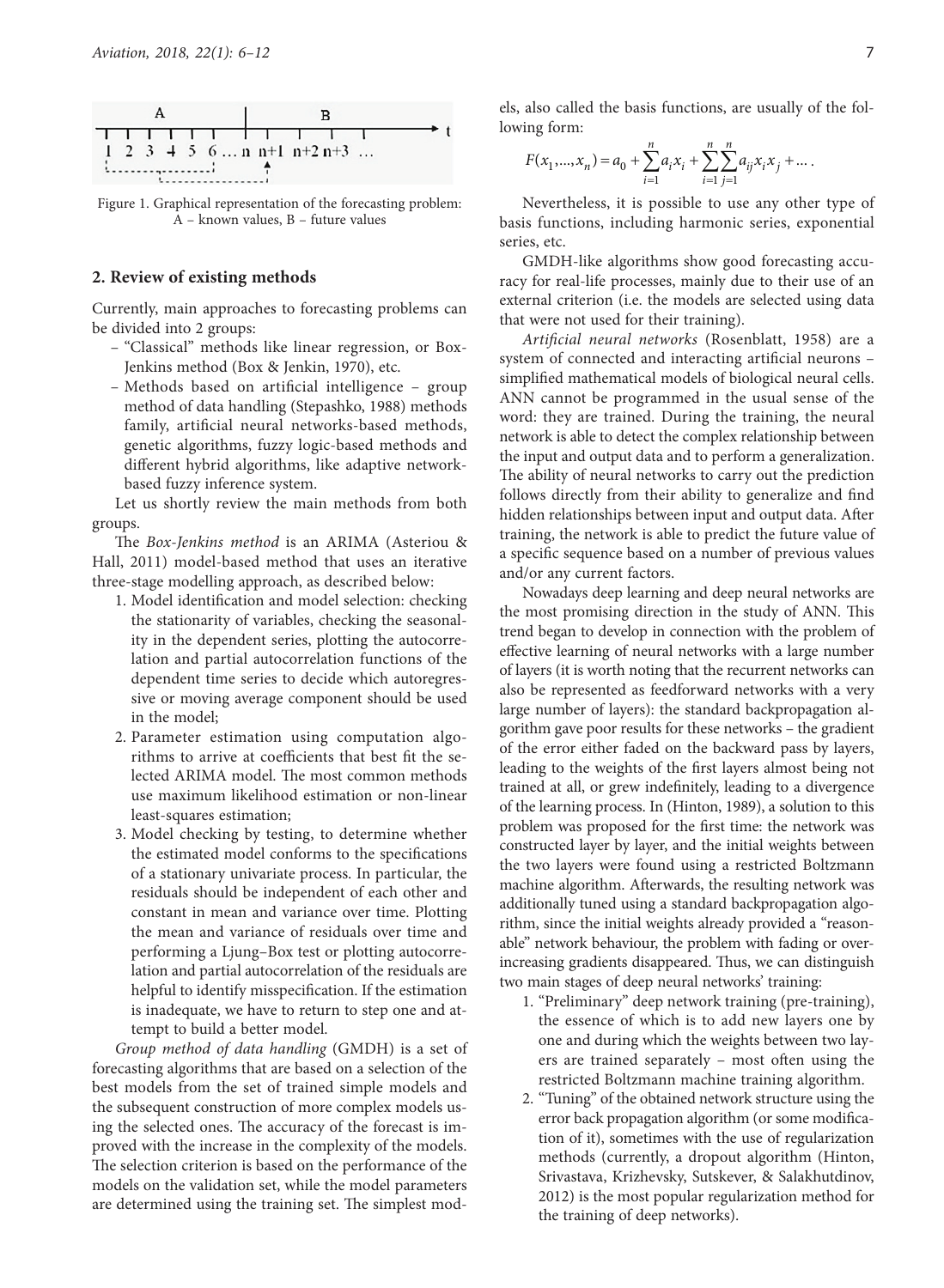In the area of time series forecasting, deep belief networks (DBN) (Lee, Grosse, Ranganath, & Ng, 2009) are showing the most promising results. A deep belief network (DBN) is a deep neural network composed of multiple layers of hidden units, with connections between the layers but not between units within each layer. When trained on a set of examples without supervision, a DBN can learn to probabilistically reconstruct its inputs. The layers then act as feature detectors. After this learning step, a DBN can be further trained with supervision to perform classification or regression. A few articles describing the application of DBNs to time series forecasting are (Kuremoto, Kimura, Kobayashi, & Obayashi, 2014), (Qiu, Zhang, Ren, Suganthan, & Amaratunga, 2014), (Chao, Shen, & Zhao, 2011), and others.

*Adaptive network-based fuzzy inference system* (Jang, 1993) is a hybrid algorithm that combines both ANN and fuzzy inference systems (Fang, 2012; Liu, C., Liu, X., Huang, Zhao, 2008) and aims at utilizing the advantages of both approaches by using prior information in a form of fuzzy rules and capturing hidden dependencies by performing parameter "learning" (Jang, Sun, & Mizutani, 1997; Xiao et al., 2014; Yetilmezsoy, Fingas, & Fieldhouse, 2011). In other words, during learning, the ANFIS tries to find optimal parameters of some fuzzy inference system. "Optimal" here is defined by some error criterion that usually measures how accurate a given model is on a test data, hence, the parameters that minimize a given error criterion are optimal (Goyal, Bharti, Quilty, Adamowski, & Pandey, 2014). Usually, in the ANFIS, membership function parameters and fuzzy rule parameters are optimized during learning.

## **3. Literature review and algorithm description**

In (Schmidhuber, 2015), it is mentioned that despite the relative newness of deep learning methods, GMDH was the first method allowing to effectively train polynomial deep neural networks. Indeed, a multilayered GMDH algorithm builds a deep polynomial neural network, see (Kondo, 1998; Srinivasan, 2008) for an example. The network weights are trained in a "greedy" manner by tuning the weights of each new layer of neurons separately, with all previous weights being fixed. This results in a very computationally efficient procedure for training deep networks. However, since only a portion of the entire network's weights is trained at each iteration, the training may stop without finding globally optimal weights. Actually, it may stop without even finding locally optimal weights, since an appropriate error function is never minimized explicitly.

Later, another method for training multilayered networks was introduced – well known nowadays as backpropagation (LeCun, Bottou, Orr, & Müller, 1998). Backpropagation allowed calculating the true gradient of error function with respect to every weight of a multilayer neural network, thus one could use any suitable first-order gradient descent method to perform weights

optimization and find local optima. Theoretically, this should "solve" the problem of training multilayer neural networks, but, in practice, results were not very good for deep networks, see (Bengio, De Mori, Flammia, & Kompe, 1992), (Bengio, Simard, & Frasconi, 1994) for an example. The core issue with training deep networks using backpropagation was soon found: vanishing/exploding gradients problem (Hochreiter, Bengio, Frasconi, & Schmidhuber, 2001). Essentially, according to the backpropagation method, an error function's gradient for the weights in "early" layers (layers, that are closer to inputs) is a sum of the products of terms involving an error function's gradients for the weights in all following layers. When there are many layers that is an intrinsically unstable situation – if many gradients in deeper layers are smaller than 1 in an absolute value, their product will be close to 0, thus leading to a "vanishing" gradient for the early layers; and vice versa – if many gradients in deeper layers are bigger than 1 in an absolute value, their product will increase exponentially, leading to "exploding" gradients in early layers.

One approach to these issues was first suggested in (Hinton, 2009). The main idea of the approach is to first perform "pre-training" of each layer of the network by separately using the Restricted Boltzmann Machines (RBM) training algorithm. Then, the obtained network weights are used as initial weights in the backpropagation algorithm. Though not very well-founded theoretically, in practice, such "pre-training" does indeed help in reducing the vanishing/exploding gradient problem effect. In (Erhan et al., 2010), it is suggested that pre-training overcomes the challenges of deep learning by introducing a useful prior to the fine-tuning training procedure.

Another problem common for all "complex" forecasting models, including deep neural networks, is overfitting –complex models can potentially "memorize" training sets instead of finding actual dependencies, and perform badly on new data it has not seen before. Different techniques have been suggested to overcome this issue: regularization (Krogh & Hertz, 1992), early training stopping (Prechelt, 1998), validation set checking, etc. In (Hinton et al*.*, 2012), a new "dropout" approach tailored specifically to deep neural networks was suggested. According to the approach, one should randomly perform temporary deletion of the network's neurons during training iterations. This can be viewed as a crude approximation to performing Bayesian model averaging (BMA) (Hoeting, Madigan, Raftery, & Volinsky, 1998), which is another way of dealing with overfitting. The problem with BMA is that is does not scale well to very large network sizes, so it cannot be applied to deep neural networks practically, while dropout scales extremely well.

The essence of the proposed approach is to view a multi-layered GMDH algorithm as a pre-training stage of fitting a deep polynomial neural network and then to apply a resilient error backpropagation algorithm (rprop) (Riedmiller & Braun, 1992) with dropout to perform finetuning.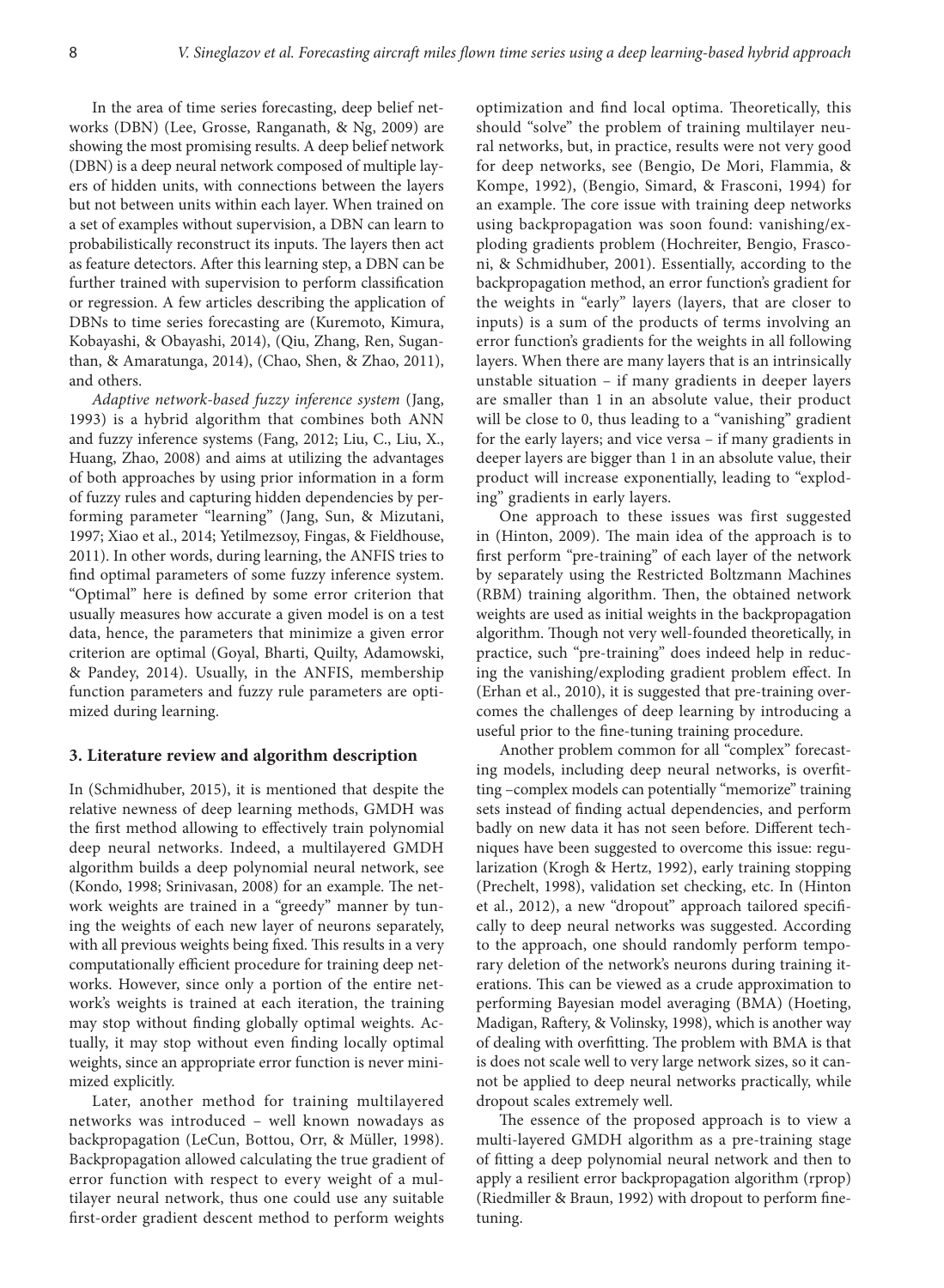The proposed algorithm for constructing and training deep polynomial neural networks consists of the following stages.

- 1. Transforming original time series  $\{x_n\}$ :
- calculating the finite difference time series:  $d_i = x_{i+1} - x_i;$
- normalizing difference time series to zero mean and unit standard deviation:  $d_i = \frac{d_i - \mu}{\sigma}$ ;
- preparing the input samples matrix *X* and the outputs vector  $y$  using the time series embedding method with some embedding dimension *k*:

$$
X = \begin{bmatrix} d_1 & \dots & d_k \\ \vdots & \ddots & \vdots \\ d_{N-k} & \dots & d_{N-1} \end{bmatrix}, \vec{y} = \begin{Bmatrix} d_{k+1} \\ \vdots \\ d_N \end{Bmatrix}.
$$

- 2. Pre-training stage using a multi-layered GMDH algorithm to obtain the original structure and weights of the polynomial neural network:
- the entire sample set is **randomly** divided into training and validation sets; usually 70% of all samples go into the training set and 30% of the remaining samples go into the validation set, but one can choose another ratio – the training set size to validation set size ratio is one of the hyperparameters of this approach;
- $C_k^2$  models of the form:

$$
f(x_i, x_j) = a_{i1}x_i + a_{j1}x_j + a_{ij}x_ix_j + a_{i2}x_i^2 + a_{j2}x_j^2,
$$

- are trained using a linear regression on the training set;
- for each model *f* , its error is calculated on the validation set:

$$
E(f) = \sum_{(\vec{x}, y) \in (X_{\nu}, \vec{y}_{\nu})} (f(\vec{x}) - y)^2 ;
$$

- $s_l$  models with the lowest error are selected, where *l* is the layer number in a multi-layered GMDH algorithm (for the simplicity of implementation,  $s_l = k$ is often used);
- outputs of these models for each sample of the training set form a new matrix of inputs  $X^{(1)}$  for the next layer of models:

$$
X^{(1)} = \begin{bmatrix} f_1(\vec{d}_1) & \cdots & f_{s_i}(\vec{d}_1) \\ \vdots & \ddots & \vdots \\ f_1(\vec{d}_{N-k}) & \cdots & f_{s_i}(\vec{d}_{N-k}) \end{bmatrix},
$$

- $-\text{ where } \vec{d}_p = \left\{ d_p, d_{p+1}, ..., d_{p+k-1} \right\}^T, \text{ and } f_m(\vec{d}_p)$ means that only the elements under the indices *i* and *j* which correspond to the model  $f_m$  will be taken from vector  $\vec{d}_p$ ;
- if the minimum error on a validation set of all models in the current layer is less than the minimum error of all models from the previous layer (or if it is the first layer), a transition to the following layer is

performed (starting from stage 2.2), otherwise the algorithm stops and the best model of the previous series is selected as the "final" one; the criterion for the GMDH algorithm stop can be stated as:

$$
\begin{cases}\n l > 1, \\
 \min_{f \in F_l} E(f) \ge \min_{f \in F_{l-1}} E(f),\n\end{cases}
$$

– where *l* is the number of the current layer;  $F_l$  – set of all models of the current layer. As the output of this stage, the polynomial neural network with a structure shown in Figure 2 below is obtained:



Figure 2. Polynomial neural network

- 3. Tuning stage, where the weights of the resulting network are trained with the use of the resilient error backpropagation algorithm:
- for each pair <input vector, output value> from the training set, two so-called passes are performed:
- 1. a "straight pass", where the vector of input values is given to the first layer of the network, and outputs of each polynomial "neuron" are calculated until the very last "output" neuron;
- 2. a "backward pass" where error derivative functions of each weight are calculated using the following formulas:

$$
\frac{\partial f_{l,m}}{\partial \vec{a}} = \left\{ x_i, x_j, x_i x_j, x_i^2, x_j^2 \right\}^T,
$$

$$
\frac{\partial f_{l+1,h}}{\partial f_{l,m}} = \begin{cases} a_{i1} + a_{ij}x_j + 2a_{i2}x_i \text{, if } f_{l,m} \text{ is used as input } x_i \text{ for } f_{l+1,h} \\ a_{j1} + a_{ij}x_i + 2a_{j2}x_j \text{, if } f_{l,m} \text{ is used as input } x_j \text{ for } f_{l+1,h} \\ 0, \text{if } f_{l,m} \text{ is not used as input for } f_{l+1,h} \end{cases}
$$

- according to the dropout regularization procedure, in the beginning of each iteration on a pair <input vector, output value> from the training set, one should generate a random number between 0 and 1 for every neuron in the network (including fictitious neurons that represent the network's inputs) and, with some probability, "delete" this neuron from a network during this iteration. "Deleting" a neuron here means setting all its input and output weights to 0. In the original paper, the authors suggest using a probability of deletion  $p = 0.2$  for fictitious input neurons, and a probability of deletion  $p = 0.5$  for hidden neurons;
- all calculated derivatives are summed over all examples;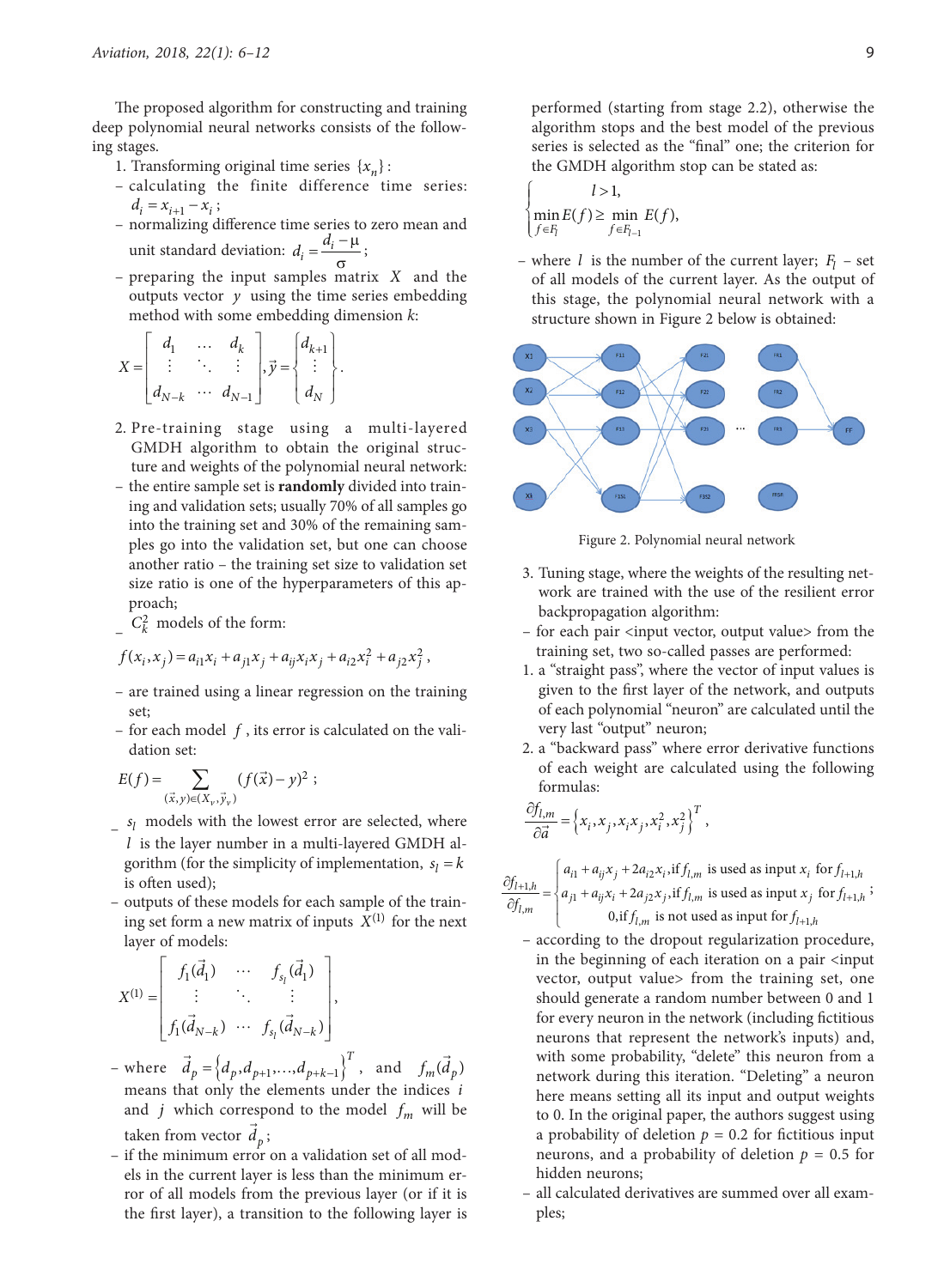– each weight is updated by the following rule:

$$
\Delta_{ij}^{(t)} = \begin{cases}\n\alpha^+ \Delta_{ij}^{(t-1)}, \frac{\partial E^{(t)}}{\partial w_{ij}} * \frac{\partial E^{(t-1)}}{\partial w_{ij}} > 0, \\
\alpha^- \Delta_{ij}^{(t-1)}, \frac{\partial E^{(t)}}{\partial w_{ij}} * \frac{\partial E^{(t-1)}}{\partial w_{ij}} < 0\n\end{cases},
$$
\n
$$
w_{ij}^{(t)} = w_{ij}^{(t-1)} - sign\left(\frac{\partial E^{(t)}}{\partial w_{ij}}\right) * \Delta_{ij}^{(t)}.
$$

If the sign of the error function's derivative by the weight coincides with the sign of the derivative on the previous iteration, the correction value for this weight will be multiplied by some factor  $\alpha^+ > 1$ . Otherwise, the correction value is multiplied by a factor  $\alpha^-$  < 1. On the very first iteration some constant correction value is used  $\Delta_{ii}^{(0)} = c$ . The following values of the constants are recommended in the original paper:  $\alpha^+ = 1.2$ ,  $\alpha^- = 0.5$ ,  $c = 0.1$ (these parameters also belong to the hyperparameters vector, meaning that, to achieve the best results for a particular problem, these parameters should also be adjusted);

- after the updates of all weights, a network's error on the training set is calculated, and, if the error is less than on the previous iteration, the training continues, if the opposite is true, the training stops and weights "rollback" to their values on the previous iteration.
- according to the dropout regularization procedure, after the training stops, outgoing weights of all neurons are multiplied by value 1-*p*, where *p* is the "deletion" probability that was used for this neuron during training.

4. As a result, we simply have a polynomial neural network, so forecasting on new data is performed as work, so forecasting on hew data is performed as<br>usual: the input vector  $\vec{x}$  is sent on the first network layer, and, after that, the outputs of all neurons are calculated layer by layer, up to the last layer with one neuron, the output of which will be the forecast itself.

#### **4. Comparison on test data sets**

Publicly available time series of Australia's major domestic airlines yearly revenue passenger kilometers (RPK) for the years 1944–2012 were used to test the performance of the suggested algorithm compared to:

- the Box-Jenkins method;
- the DBN network;
- the multilayered GMDH algorithm;
- the ANFIS method.

The MATLAB software package was used to train forecasting models using the corresponding methods (a new function was written to implement the proposed algorithm). In order to perform a more comprehensive comparison, multiple possible values for the number of previous time series values to be used as inputs were tested, namely all values from 2 to 10 inclusively. All models were trained to give a year ahead prediction. All methods were used with their default hyperparameters values. 80% of an entire examples set were **randomly** selected as a training set, the remaining 20% were used to test the forecasting model's performance. Comparisons of the results are presented in the following tables.

| Number of previous time<br>series values used as inputs |        |        | 4      |        |        |        |        |        | 10     |
|---------------------------------------------------------|--------|--------|--------|--------|--------|--------|--------|--------|--------|
| <b>MAE</b>                                              | 0.1614 | 0.2444 | 0.1437 | 0.1697 | 0.1814 | 0.1466 | 0.202  | 0.1554 | 0.3299 |
| <b>MAPE</b>                                             | 1.3065 | 1.1357 | 0.812  | 2.2625 | 0.9043 | 1.6064 | l.7148 | 2.5098 | 1.3746 |
| <b>MSE</b>                                              | 0.1018 | 0.2174 | 0.0622 | 0.1131 | 0.1074 | 0.0758 | 0.0959 | 0.0481 | 0.2063 |

Table 1. Forecasting errors obtained by Box-Jenkins models

Table 2. Forecasting errors obtained by DBN models

| Number of previous time<br>series values used as inputs |        |        |        |        |        |        |        |        | 10     |
|---------------------------------------------------------|--------|--------|--------|--------|--------|--------|--------|--------|--------|
| <b>MAE</b>                                              | 0.1672 | 0.2562 | 0.1492 | 0.1735 | 0.1773 | 0.1482 | 0.1958 | 0.1617 | 0.3419 |
| <b>MAPE</b>                                             | 1.3139 | 1.2164 | 0.8119 | 2.0429 | 0.8815 | 1.5303 | 1.6578 | 2.6484 | 1.4589 |
| <b>MSE</b>                                              | 0.1052 | 0.2306 | 0.0674 | 0.1071 | 0.1012 | 0.0756 | 0.0904 | 0.0486 | 0.2181 |

Table 3. Forecasting errors obtained by multilayered GMDH models

| Number of previous time<br>series values used as inputs |        |        |        |        |        |        |        |        | 10     |
|---------------------------------------------------------|--------|--------|--------|--------|--------|--------|--------|--------|--------|
| MAE                                                     | 0.088  | 0.3146 | 0.1021 | 0.1214 | 0.1506 | 0.1479 | 0.1491 | 0.3302 | 0.317  |
| <b>MAPE</b>                                             | 1.3717 | 2.5654 | 1.0731 | 2.1795 | 1.4383 | 1.947  | 0.9468 | 5.2686 | 1.5316 |
| <b>MSE</b>                                              | 0.0184 | 0.386  | 0.0212 | 0.0332 | 0.0547 | 0.0882 | 0.0888 | 0.3199 | 0.2225 |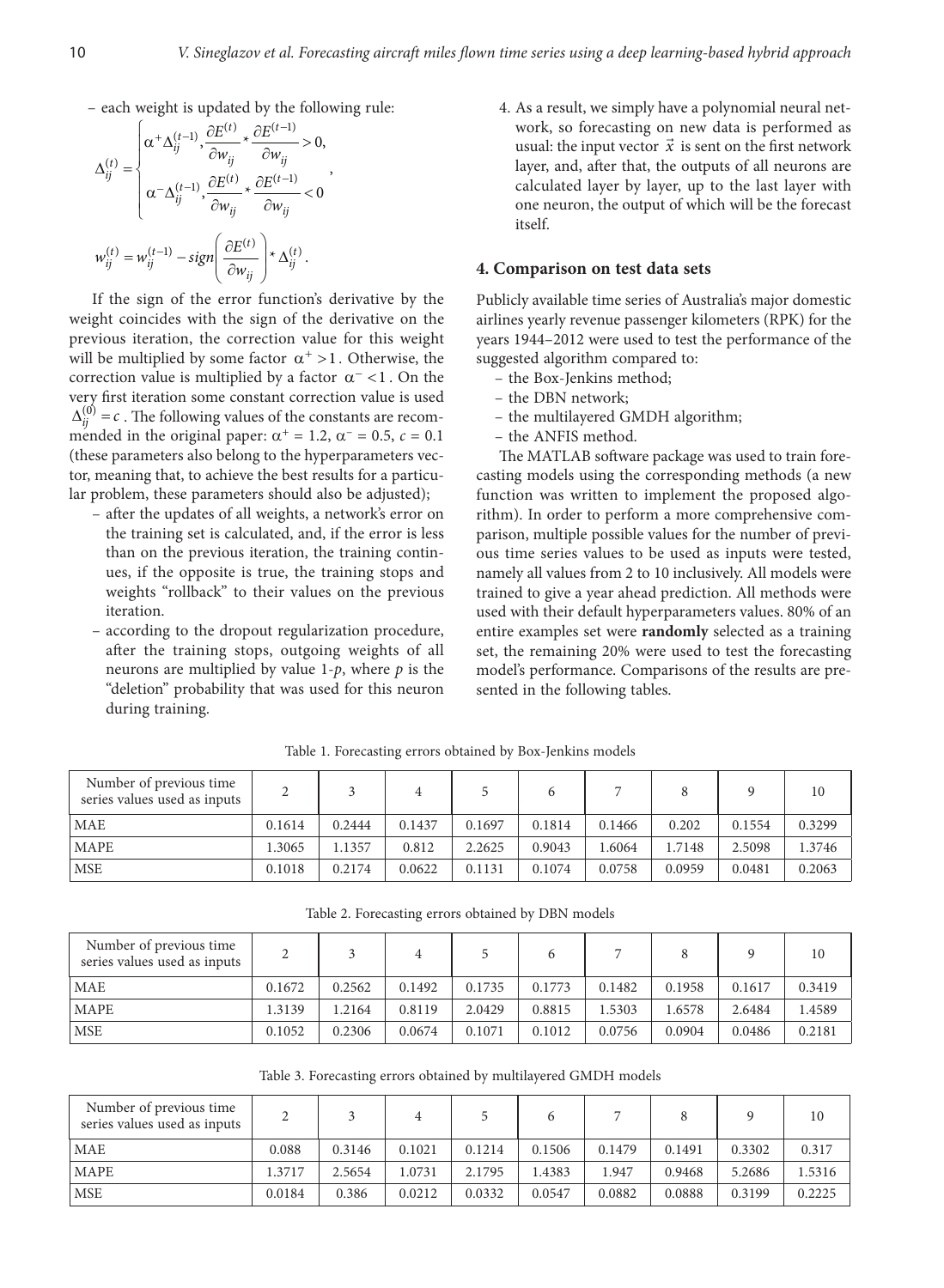| Number of previous time<br>series values used as inputs |        |        |        |        |        |        |        |        | 10     |
|---------------------------------------------------------|--------|--------|--------|--------|--------|--------|--------|--------|--------|
| <b>MAE</b>                                              | 0.1517 | 0.2236 | 0.2441 | 0.2759 | 0.2150 | 0.3424 | 0.2027 | 0.163  | 0.3196 |
| <b>MAPE</b>                                             | 1.6127 | 2.4546 | 2.6067 | 2.6413 | 2.5064 | 2.5098 | .6554  | 2.6853 | 1.2624 |
| <b>MSE</b>                                              | 0.0818 | 0.2131 | 0.2130 | 0.1970 | 0.1963 | 0.4117 | 0.0977 | 0.0532 | 0.1945 |

Table 4. Forecasting errors obtained by ANFIS models

Table 5. Forecasting errors obtained by models built using proposed algorithm

| Number of previous time<br>series values used as inputs |        |        |        |        |        |        |        |        | 10     |
|---------------------------------------------------------|--------|--------|--------|--------|--------|--------|--------|--------|--------|
| <b>MAE</b>                                              | 0.0656 | 0.3253 | 0.0948 | 0.1007 | 0.1251 | 0.158  | 0.1247 | 0.3063 | 0.2692 |
| <b>MAPE</b>                                             | 1.231  | .6255  | 1.0662 | 0.9084 | 1.3409 | 1.0142 | 0.9153 | .9276  | .4185  |
| <b>MSE</b>                                              | 0.0102 | 0.4127 | 0.0183 | 0.0228 | 0.0378 | 0.1006 | 0.0622 | 0.2753 | 0.1605 |

Table 6. MAE of the tested methods, aggregated over all number of inputs used

| Aggregation method  | Mean   | Min    | Max    |
|---------------------|--------|--------|--------|
| Box-Jenkins method  | 0.1927 | 0.1437 | 0.3299 |
| <b>DBN</b>          | 0.1968 | 0.1482 | 0.3419 |
| <b>GMDH</b>         | 0.1912 | 0.088  | 0.3302 |
| <b>ANFIS</b>        | 0.2376 | 0.1517 | 0.3424 |
| Suggested algorithm | 0.1744 | 0.065  | 0.3253 |

As seen from the results of the comparison, the suggested algorithm's average, min and max MAE is the smallest of all the compared methods.

The Figure 3 below shows the forecast on an entire data set of the best accuracy model trained by using the suggested algorithm.



Figure 3. Forecast of the best model trained by the suggested algorithm vs the original data. Continuous line – original data, dots – forecast

#### **Conclusions**

The paper has proposed a new time series forecasting method based on GMDH and deep learning approaches. The proposed algorithm was used to predict Australia's major domestic airlines yearly revenue passenger kilometers, together with other forecasting methods, namely: GMDH, ANFIS, DBN and Box-Jenkins. As seen from the tables comparing the results, the average MAE error of the proposed method is approximately 10% smaller than the average MAE of next best method – GMDH, and the best reached MAE is approximately 25% smaller than the corresponding best MAE of the GMDH. This indicates that the practical application of the method can give good results compared to other well-known methods. The originality of this paper is the combination of the GMDH to perform a network's pre-training and gradient descent together with dropout to perform fine-tuning.

## **Disclosure statement**

No financial, professional, or personal interests from other parties were reported by the authors.

# **References**

- Abed, S. Y., Ba-Fail, A. O., & Jasimuddin, S. M. (2001). An econometric analysis of international air travel demand in Saudi Arabia. *Journal of Air Transport Management*, *7*(3), 143-148. [https://doi.org/10.1016/S0969-6997\(00\)00043-0](https://doi.org/10.1016/S0969-6997(00)00043-0)
- Asteriou, D., & Hall, S. G. (2011). ARIMA Models and the Box–Jenkins methodology. In *Applied Econometrics* (2nd ed., pp. 265-286). Palgrave MacMillan.
- Australian Domestic Airline Activity-time series. (n.d.). Retrieved from [https://bitre.gov.au/publications/ongoing/](https://bitre.gov.au/publications/ongoing/files/domestic_airline_activity_Domestic_Annual_Summary_1944_2012-13.xls) [files/domestic\\_airline\\_activity\\_Domestic\\_Annual\\_Summa](https://bitre.gov.au/publications/ongoing/files/domestic_airline_activity_Domestic_Annual_Summary_1944_2012-13.xls)[ry\\_1944\\_2012-13.xls](https://bitre.gov.au/publications/ongoing/files/domestic_airline_activity_Domestic_Annual_Summary_1944_2012-13.xls)
- Ba-Fail, A. O., Abed, S. Y., & Jasimuddin, S. M. (2000). The determinants of domestic air travel demand in the Kingdom of Saudi Arabia. *Journal of Air Transportation World Wide*, *5*(2), 72-86.
- Bahdanau, D., Cho, K., & Bengio, Y. (2014). *Neural machine translation by jointly learning to align and translate*. arXiv preprint arXiv:1409.0473.